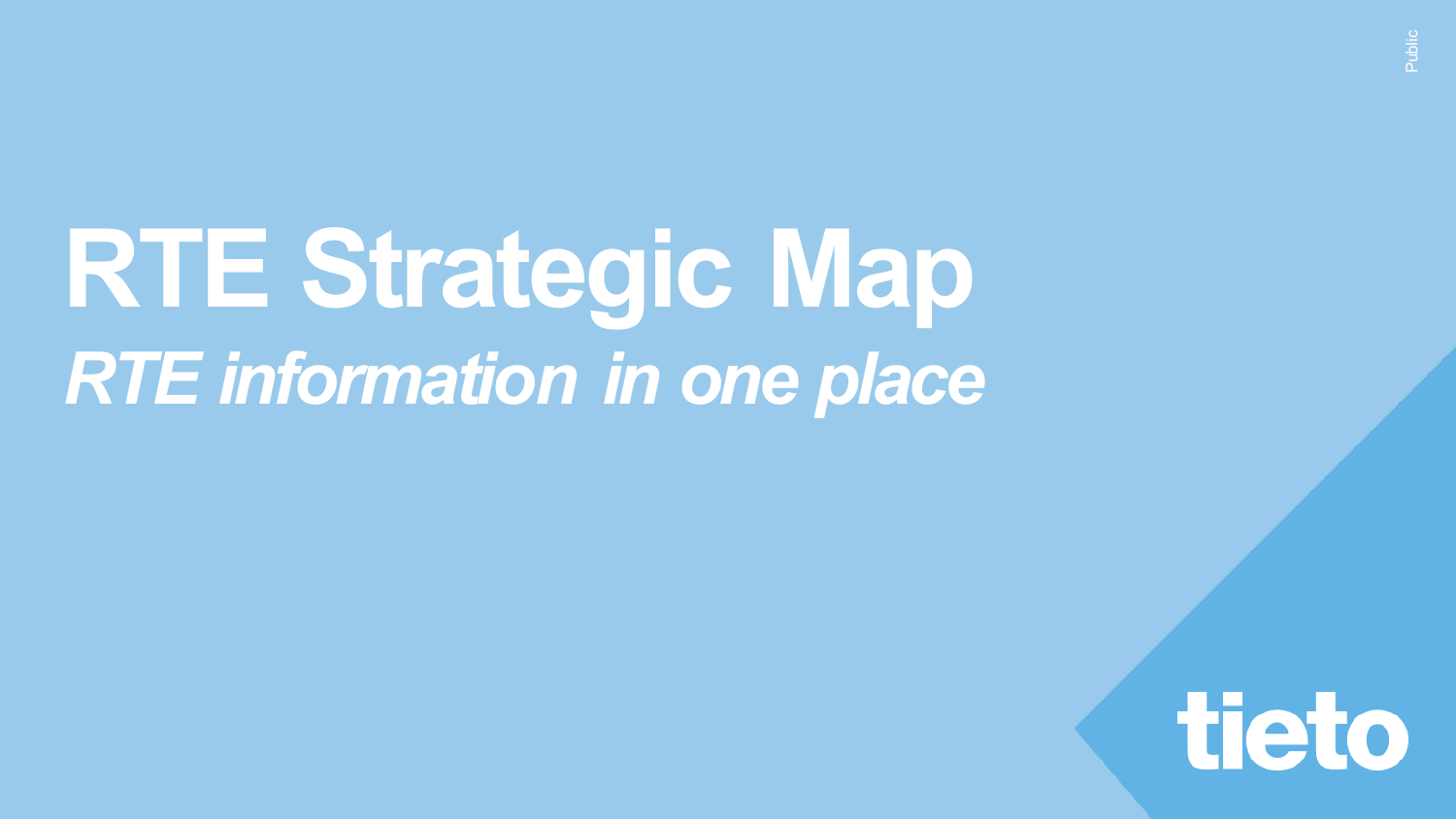#### **Activities since last round table:**

- 1. RTE working group with participants from private and public sector
- 2. RTE video
- 3. RTE webpage under Estonian Ministry of Economic Affairs and Communications webpage - realtimeeconomy.ee
- 4. Roadmap for RTE and MyData for Europe from Bo Harald
- 5. Communication with European Commission
- 6. Searching for real cases in RTE for piloting.
- 7. RTE dissemination
- 8. Finding new funding possibilities for RTE projects

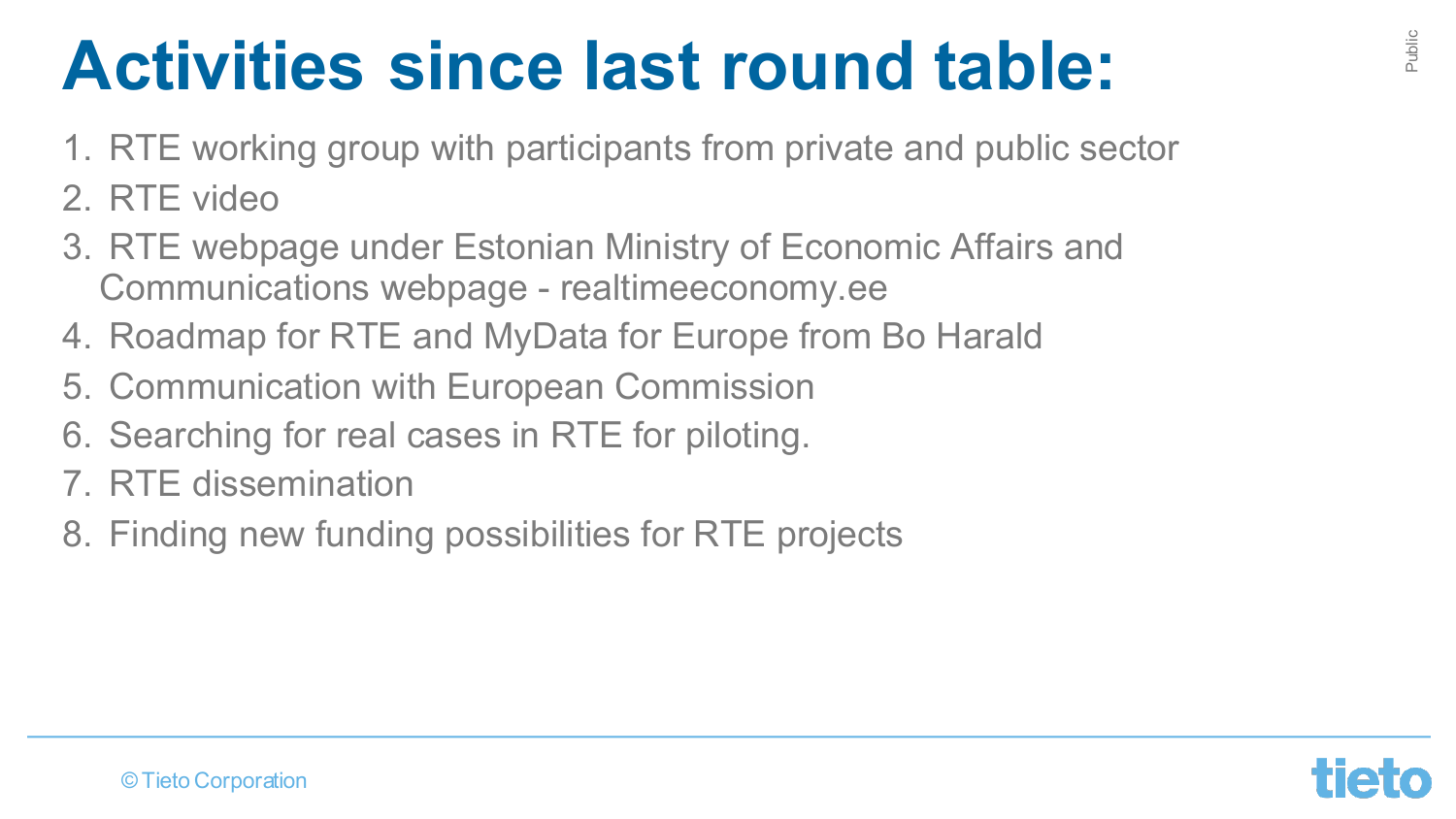# **Strategic map – 4 perspectives**

- Financial
- Customer
- Internal business process
- **Learning and growth**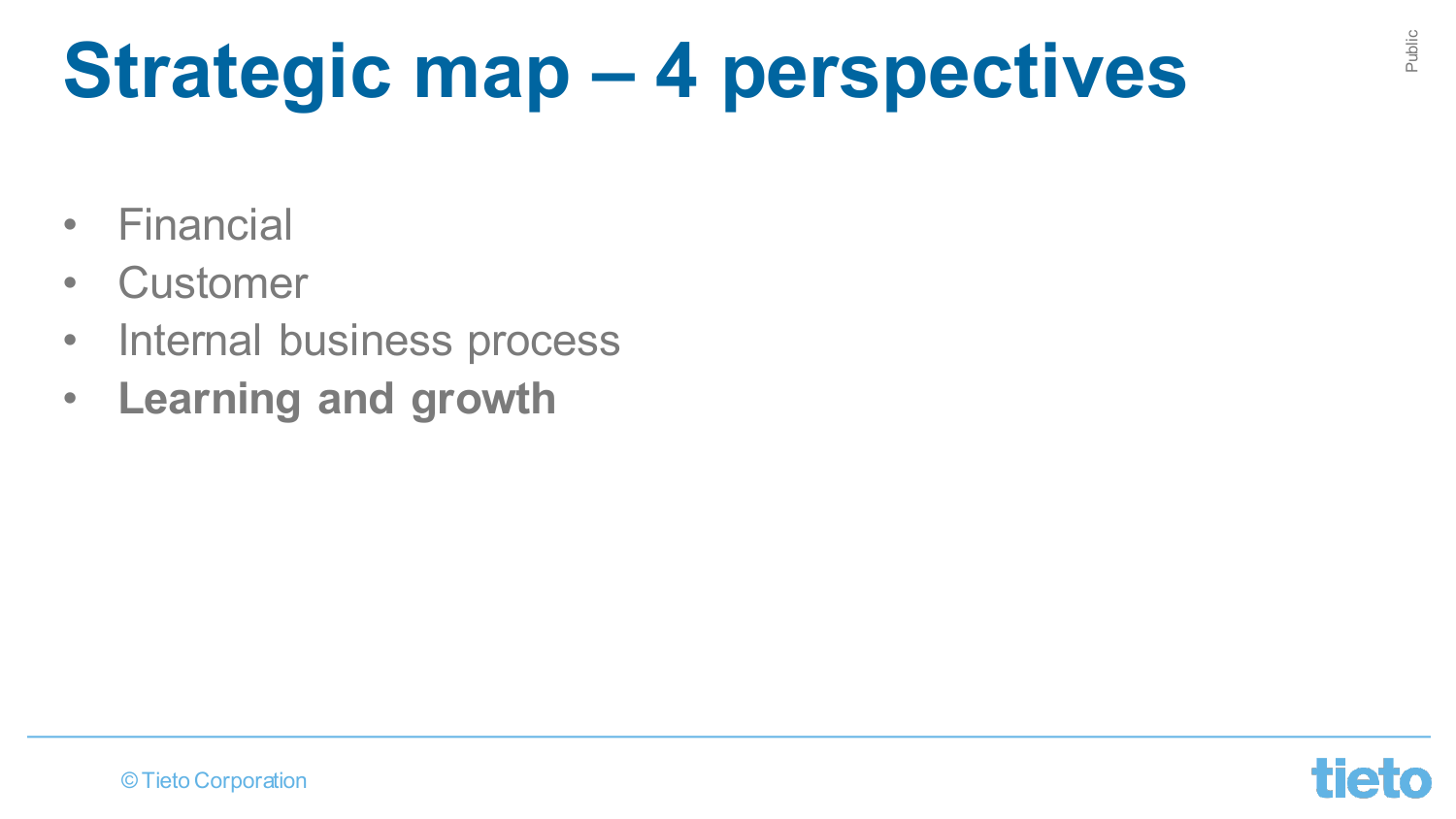## **The need – why it's needed!**

- Lack of information and knowledge sharing between countries
- No good place to share what different projects are about It builds great value:
- Common understanding and standards
- Finding the information easily
- Information sharing
- Connections and contacts
- Unified picture

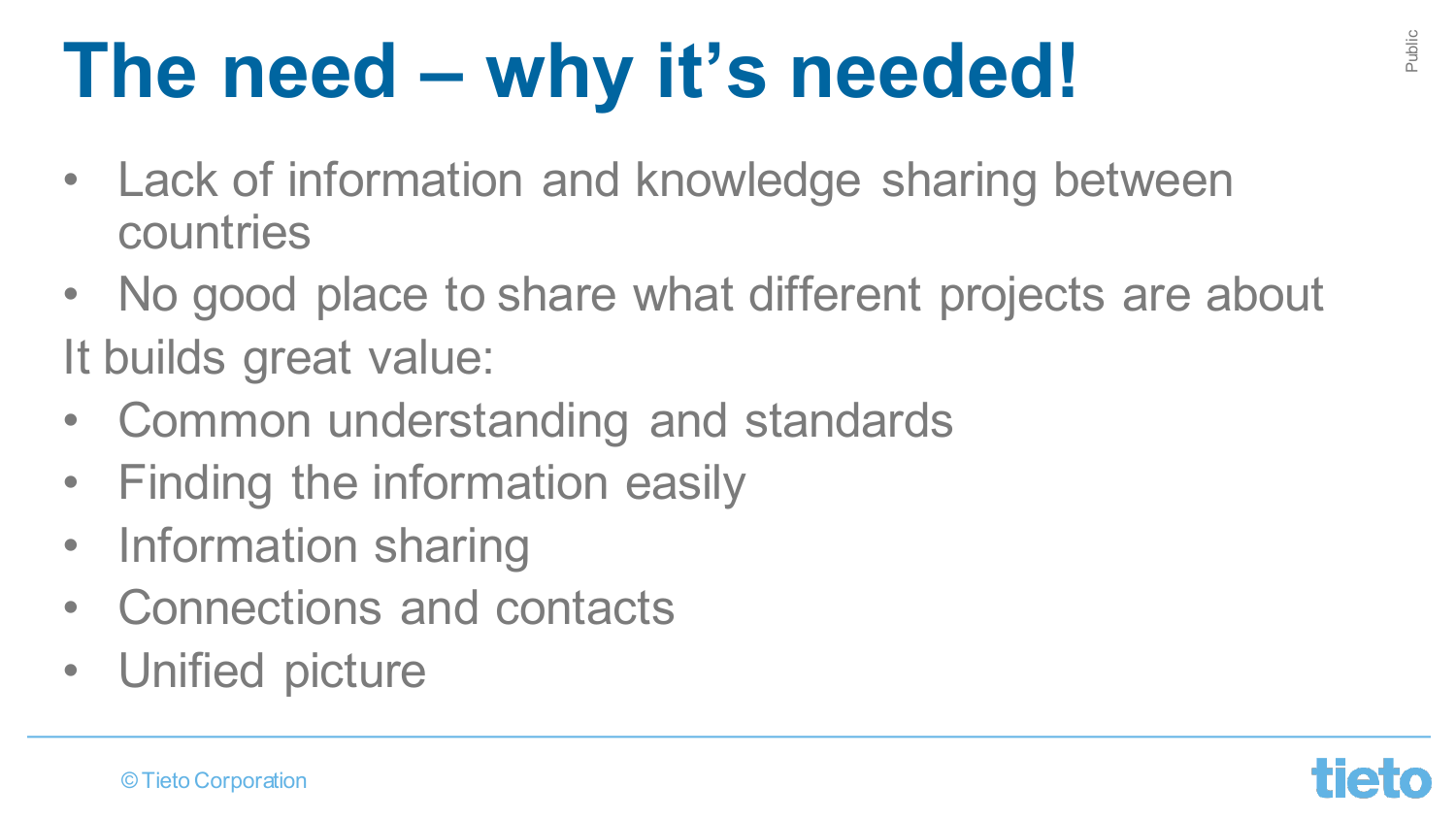# **The goal of RTE strategic map**

- Always updated RTE info from one place
- Common understanding
- Address different target groups
- Discover relations
- Evaluate potential and measure goals
- Avoid overlapping
- Find new project ideas



Public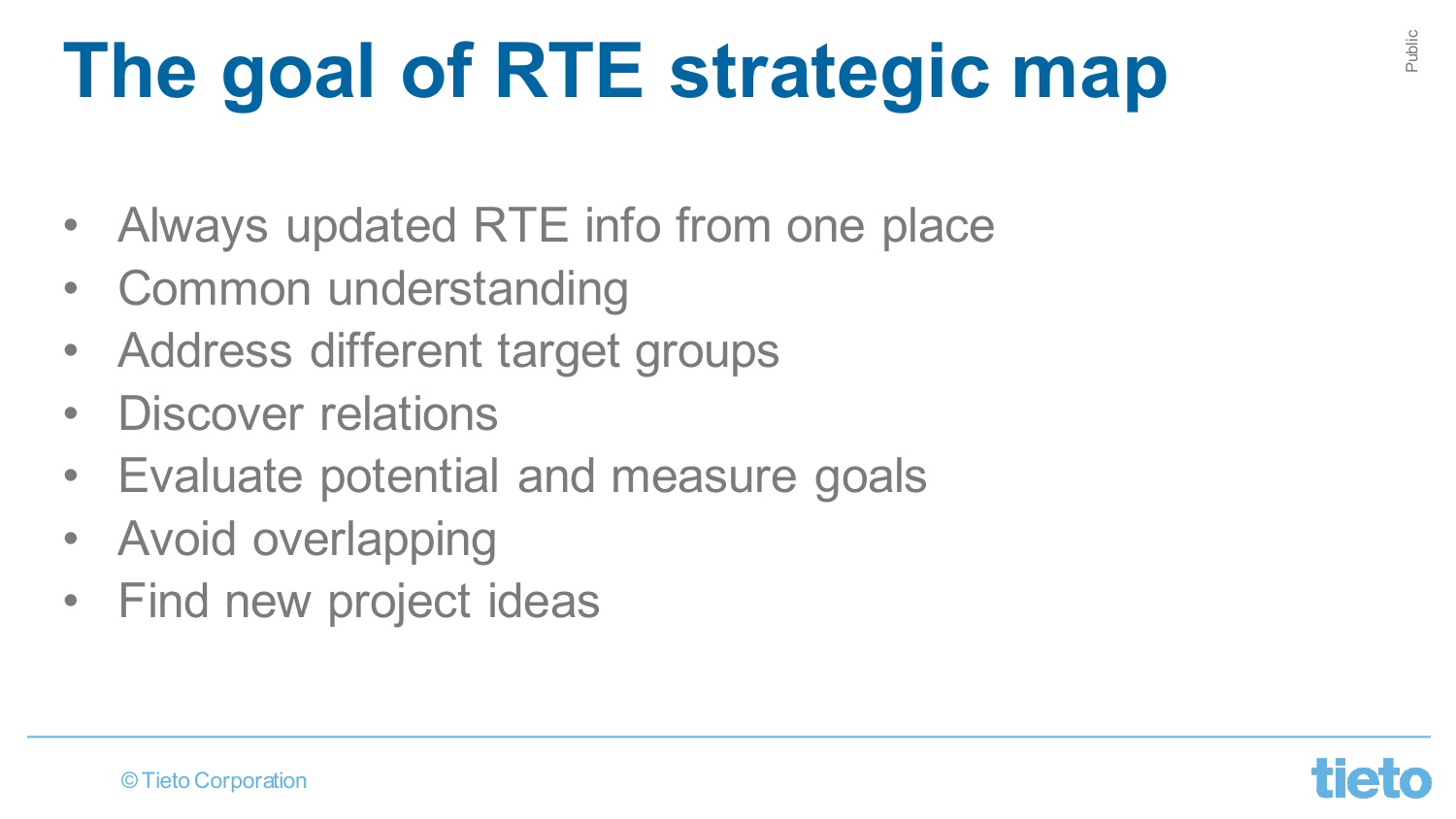# **The process**

- The tool is up and running
- Pilot information is visible
- Gather ideas and inputs (second day workshop)
- Information gathering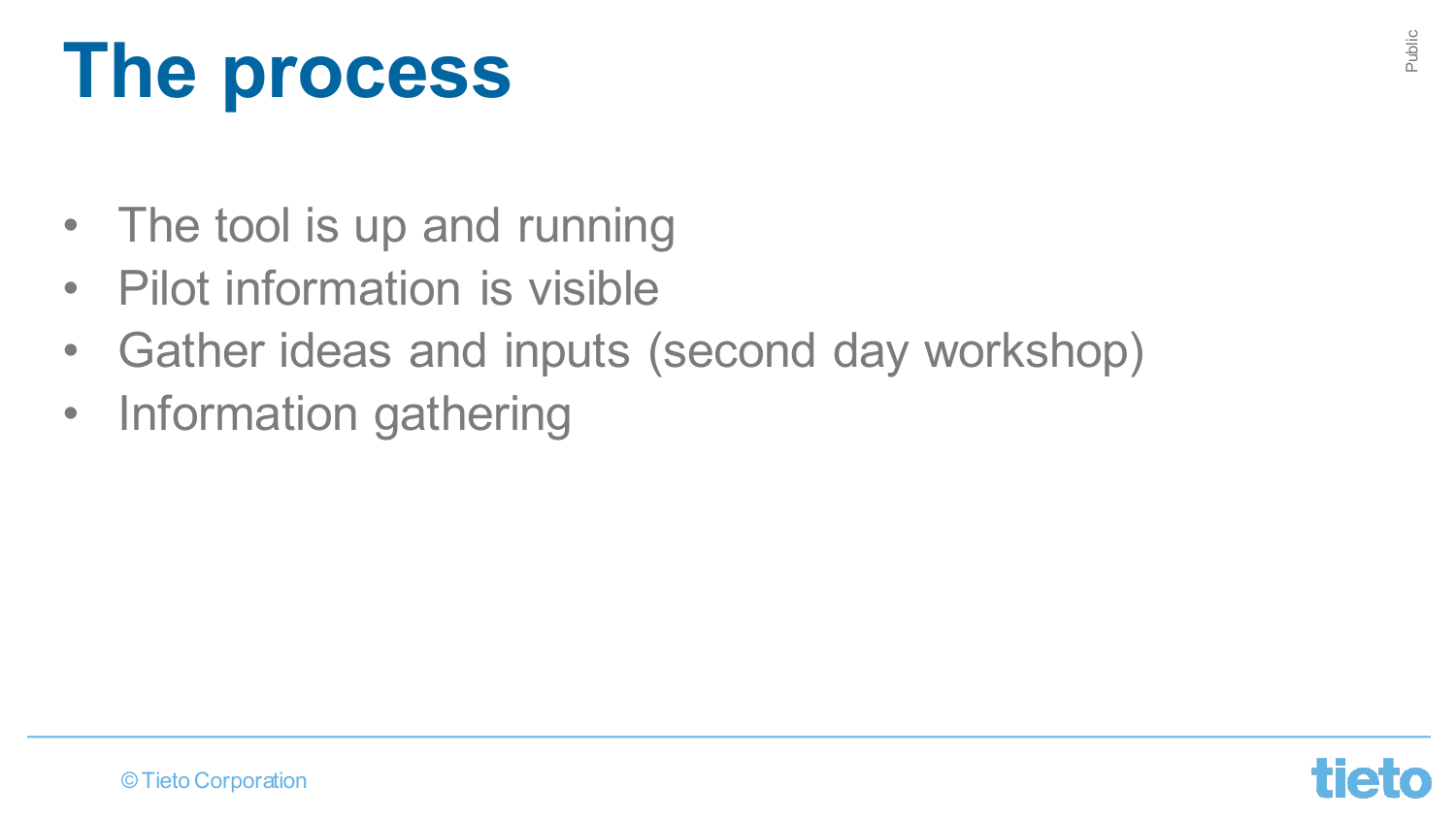### **For example**

- what has been done in their interested field (for example in e-invoicing);
- are there any public and/or private sector projects within interested field;
- Is there any analysing work done on the interested topics;
- who is the contact for this concrete project;
- how big is the estimated impact to the interested field;
- etc..

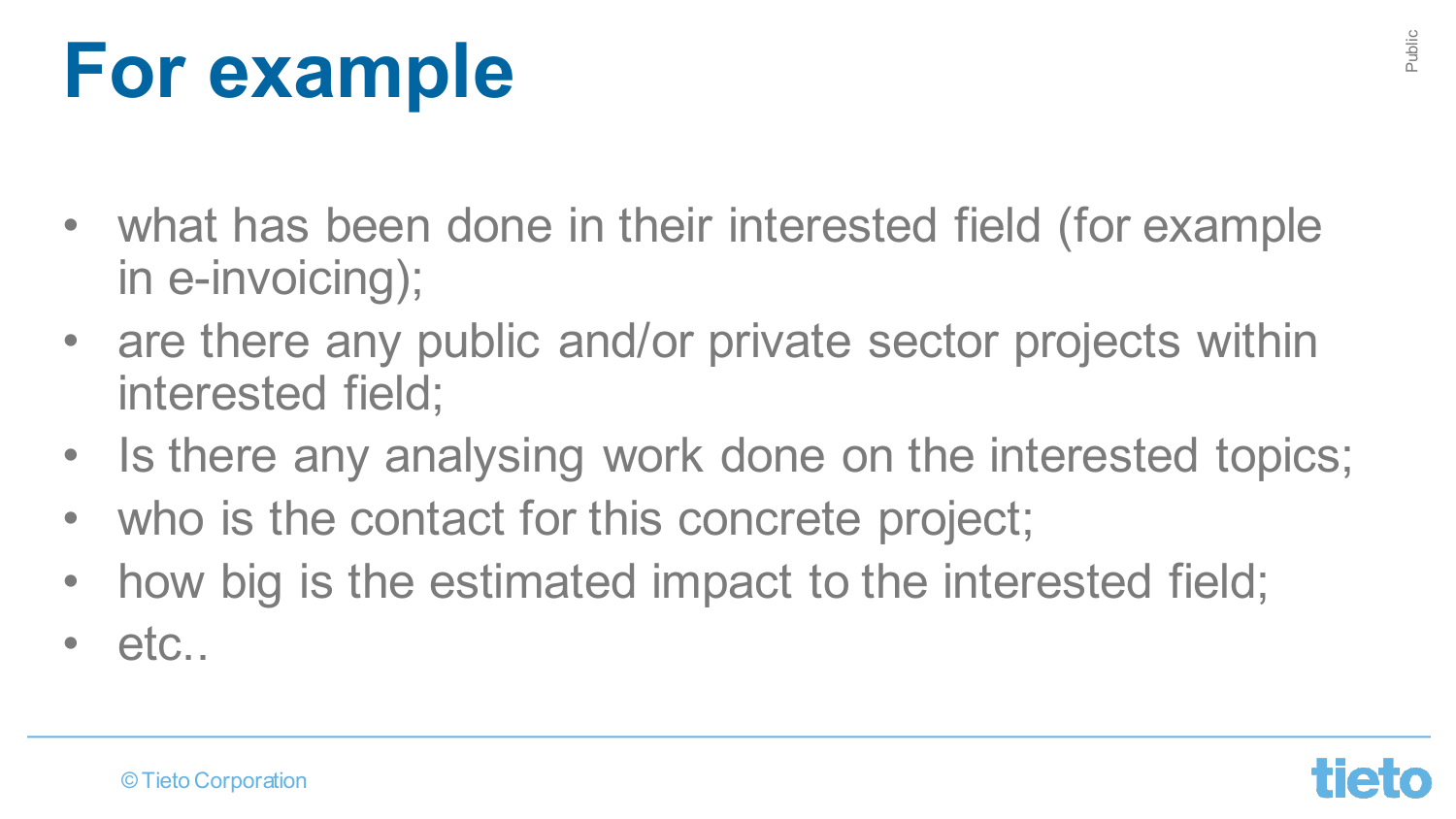#### **Give YOUR input and ideas tomorrow!** Everyone's contribution is needed!

**NB! Call for action! Please contact us and send your project information together with new ideas for the map. kaido.heinsalu@tieto.com sirli.heinsoo@itl.ee**